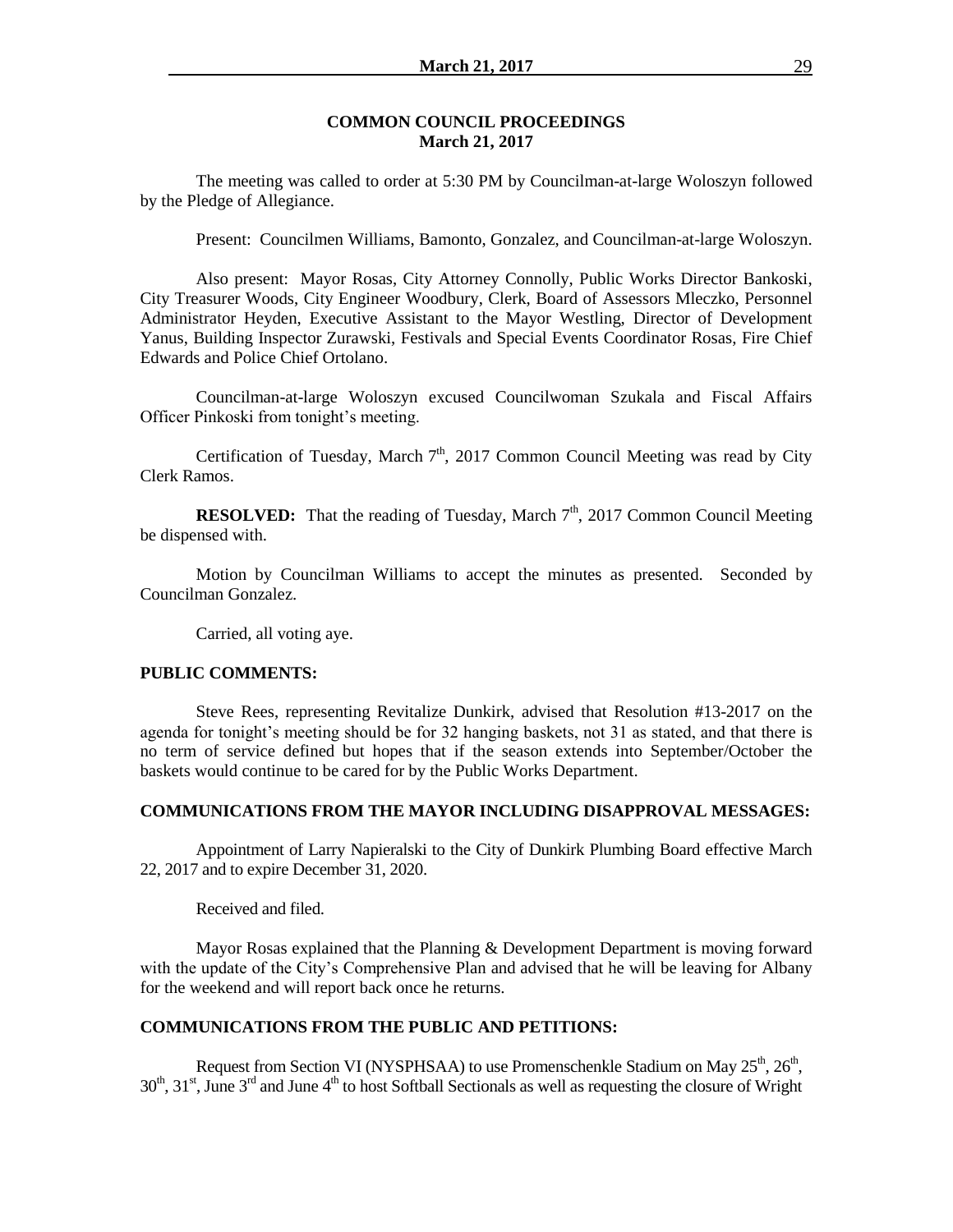Park Drive at Pine Street cross section and Warsaw Street at the skating park access road cross section.

Councilman Bamonto thanked Al Gens & John Sliwa for all their help in setting Dunkirk up as a permanent location and asked Festivals & Special Events Coordinator Rosas for an update on what the City can do to market the City for this event.

Festivals and Special Events Coordinator Rosas thanked Mr. Gens and Mr. Sliwa for their work in bringing this event to Dunkirk and advised that once the teams have been finalized he will work to develop a marketing packet together for them.

Councilman-at-large Woloszyn advised that 3 dates were scheduled for games and 3 were rain dates for those games.

Councilman-at-large Woloszyn advised a motion was needed to refer to appropriate departments as well as approve subject to appropriate insurances and usual conditions.

Councilman Bamonto moved to approve. Seconded by Councilman Williams.

Carried, all voting aye.

Request from Sue Chaffee to hold free Zumba classes at the Dunkirk Pier Saturday mornings at 9:00 AM during the months of July and August.

Councilman Gonzalez advised that this was discussed at the workshop and that due to the Air Show/ $4<sup>th</sup>$  of July fireworks the stand where Ms. Chaffee would have her events would need to be moved.

Councilman-at-large Woloszyn explained that there were some safety concerns with the use of the City Pier but that the area that she is requesting will be sectioned off for protection, when it is time for the Fireworks/Air Show she can move along to Wright Park with the stage and advised City Clerk Ramos to send a letter to her explaining this.

Councilman-at-large Woloszyn advised a motion was needed to refer to appropriate departments as well as approve subject to appropriate insurances and usual conditions.

Councilman Williams moved to approve. Seconded by Councilman Gonzalez.

Carried, all voting aye.

Request from Terry Frazier to have a bounce house at the Lower Pavilion at Point Gratiot on July  $23<sup>rd</sup>$ , 2017.

Councilman-at-large Woloszyn advised a motion was needed to refer to appropriate departments as well as approve subject to appropriate insurances and usual conditions.

Councilman Williams moved to approve. Seconded by Councilman Bamonto.

Carried, all voting aye.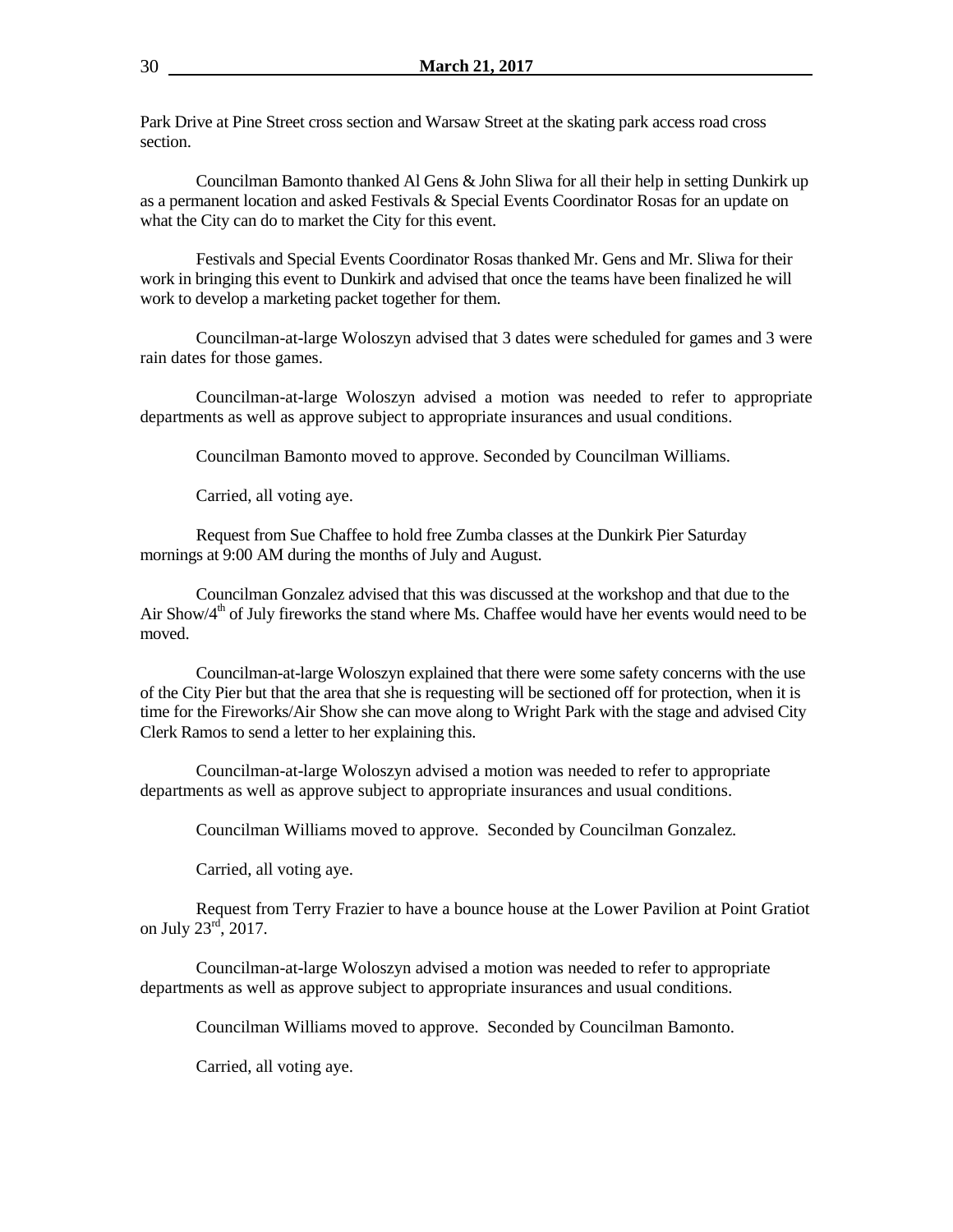#### **REPORTS OF STANDING COMMITTEES, BOARDS AND COMMISSIONS:**

Councilman Williams advised that his next Public Works Committee meeting will be Tuesday, March 28<sup>th</sup> at the Water Maintenance Department and that the City Recycling Calendars will be in the Penny Saver the weekend of April  $1^{s^2}-2^{nd}$ .

Public Works Director Bankoski advised that there will also be a blurb in the Dunkirk Observer advising of the placement of the Recyclable Calendars.

Councilman Bamonto advised that April  $15<sup>th</sup>$  is the closing date for the Recreation Center at the Fairgrounds and that Men's Floor Hockey just concluded with Mayor Rosas dropping the puck to start the final game.

Councilman Gonzalez thanked everyone for the support of the zero sort recycling program as all the schedules that have been printed have been picked up and advised that there was a presentation from Chautauqua Striders at the Economic Development Meeting held prior to tonight's Council Meeting.

Councilman-at-large Woloszyn thanked Public Works Director Bankoski for meeting him at the railroad crossing on Franklin Avenue and addressing his concerns.

#### **PRE-FILED RESOLUTIONS:**

### **RESOLUTION # 12 -2017 March 21, 2017**

### **BY: COUNCILMEN WILLIAMS AND GONZALEZ:**

## **AUTHORIZING BUDGET LINE MODIFICATIONS For Fiscal Year 2017**

**WHEREAS,** it is anticipated that some expenses will exceed their entire budgetary essentials, and it is anticipated that some appropriations will have surpluses for Fiscal Year 2017, ending December 31, 2017; now, therefore, be it

**RESOLVED**, that the Fiscal Affairs Officer is hereby authorized and directed to make the following modifications to the Fiscal Year 2017 budget:

#### **Fund 1 - General Fund**

| <b>Account Number</b>        | <b>Department</b> | Line                     | Change |         |
|------------------------------|-------------------|--------------------------|--------|---------|
| 001.8020.4010                | Development       | Subscription/memberships |        | 1,600   |
| 001.8020.1003                | Development       | Pers Serv CDBG Reimb     |        | (1,600) |
|                              |                   | <b>TOTAL</b>             |        |         |
| <b>Fund 1 - General Fund</b> |                   |                          |        |         |

| <b>Account Number</b> Department |           | Line      | <b>Change</b> |
|----------------------------------|-----------|-----------|---------------|
| 001.3410.2000                    | Fire Dept | Equipment | \$34,000      |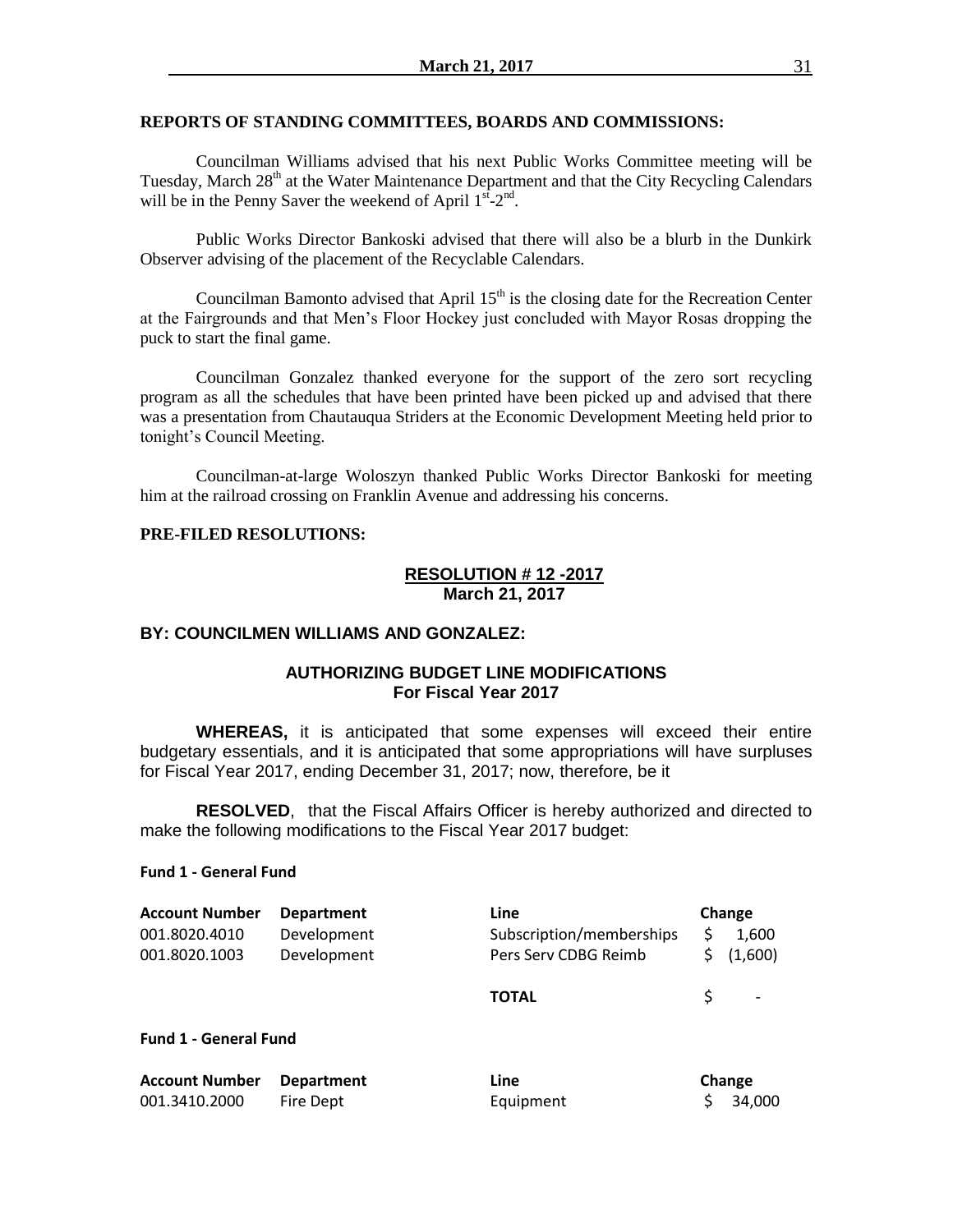| 001.3410.1000                | Fire Dept                 | <b>Personal Services</b> | \$<br>(34,000) |
|------------------------------|---------------------------|--------------------------|----------------|
|                              |                           | <b>TOTAL</b>             | \$             |
| <b>Fund 1 - General Fund</b> |                           |                          |                |
| <b>Account Number</b>        | <b>Department</b>         | Line                     | Change         |
| 001.1010.4002                | Legislative Board         | <b>Supplies</b>          | \$<br>200      |
| 001.1620.4004                | <b>Building City Hall</b> | <b>Supplies</b>          | \$<br>(200)    |
|                              |                           | <b>TOTAL</b>             | \$             |

Carried, all voting aye.

## **RESOLUTION #13-2017 MARCH 21, 2017**

# **BY: THE ENTIRE COUNCIL**

## **ACCEPTING HANGING FLOWER BASKET DONATION**

**WHEREAS,** the *Beautification Committee of Revitalize Dunkirk* has generously initiated a Central Avenue Hanging Basket Project, has solicited donations and has purchased thirty-one (31) hanging flower baskets; and

**WHEREAS,** *Revitalize Dunkirk* has donated, and the City has by resolution accepted the donation, of hanging baskets in order to help beautify Central Avenue; and

**WHEREAS,** the City is desirous of continuing the program in order to facilitate the beautification of Central Avenue; and

**WHEREAS**, *Revitalize Dunkirk* is now offering a donation of \$2000.00 to offset the labor cost of Parks Department personnel for watering the baskets through the summer of 2017, in four payments of \$500 to be made at the end of May, June, July, and August; now, therefore, be it

**RESOLVED**, that the City hereby gratefully appreciates and accepts the donation from the *Beautification Committee of Revitalize Dunkirk*.

Councilman Bamonto thanked Revitalize Dunkirk for all they do for the City.

Carried, all voting aye.

# **RESOLUTION # 14-2017 MARCH 21, 2017**

**BY: ENTIRE COUNCIL**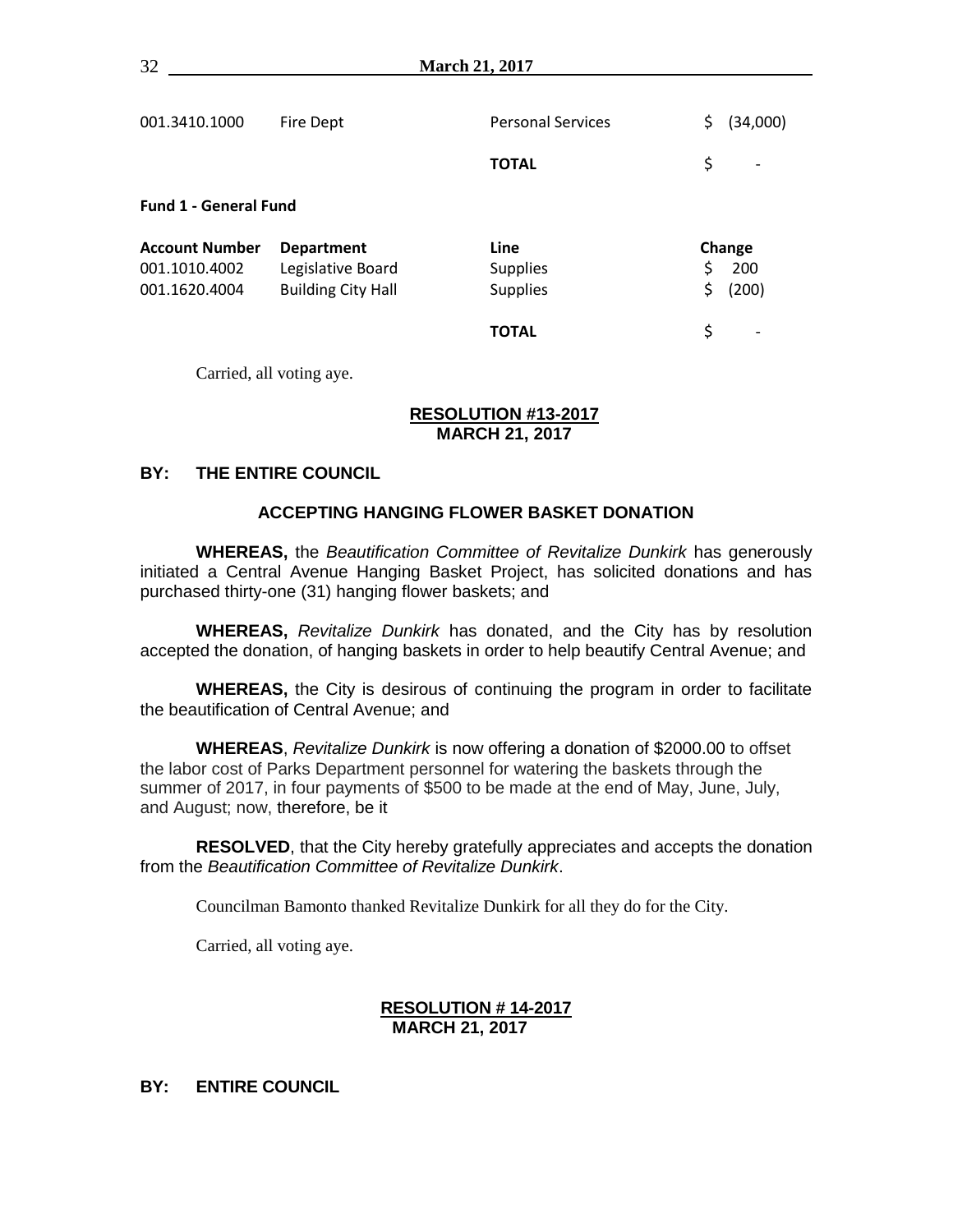# **AUTHORIZING IMMEDIATE REPLACEMENT AND REPAIR OF PUBLIC SEWER UTILITIES IMPACTED BY THE BRIDGE REHABILITATION PROJECT AT CENTRAL AVENUE OVER CROOKED BROOK**

**WHEREAS,** it was identified by County bridge engineers that the old stone bridge culvert on Central Avenue over Crooked Brook has failing stones in its arch that adversely affect the integrity of City sewer mains embedded in the old stone bridge culvert; and

**WHEREAS,** the Department of Public Works has observed and reported that there is imminent potential of complete failure of some stones in the bridge culvert that support and encase public sewer utilities, and that such failure could allow unsafe and unpermitted sewage discharge; and

**WHEREAS,** the County bridge engineers have agreed through shared services to perform needed repairs to the stones in the old bridge/culvert, but that the City is responsible for the public sewer utilities impacted by this bridge rehabilitation project; and

**WHEREAS,** potential failure of public sewer utilities impacted by the required bridge rehabilitation project constitutes a public emergency as defined by GML §103-4 requiring immediate action that could not await competitive bidding procedures; and

**WHEREAS,** Pipe-Eye Sewer Services, Inc., 75 Holley Avenue, Bradford PA, has camera-investigated the interior of the two sanitary sewer pipes that require their interiors to be replaced because of the failing stone bridge culvert and can do the replacement work quickly at a cost of \$68,309; and

**WHEREAS** NYSDOT guidelines specify: "Eligible CHIPS Project Activities [include] Replacement of public utilities impacted by a bridge rehabilitation project (in-kind replacement costs);" and

**WHEREAS** due to recent extra allocations of CHIPS funding, there are sufficient CHIPS funds to cover the cost of the repair without use of funds earmarked for other essential CHIPS projects; now therefore be it

**RESOLVED,** that the Director of Public Works is hereby authorized to replace and rehabilitate the public sewer utilities impacted by the required bridge rehabilitation project on an emergency basis, pursuant to General Municipal Law §103-4, and in the manner described and specified above; and be it finally

**RESOLVED,** that the appropriations for this repair shall be paid from the CHIPS fund.

Councilman Bamonto asked City Engineer Woodbury to explain this process.

City Engineer Woodbury thanked all of Council for sponsoring this Resolution, advised of the project details, why this improvement was needed and that the funds for this project will come from CHIPS funding.

Carried, all voting aye.

# **RESOLUTION #15-2017 MARCH 21, 2017**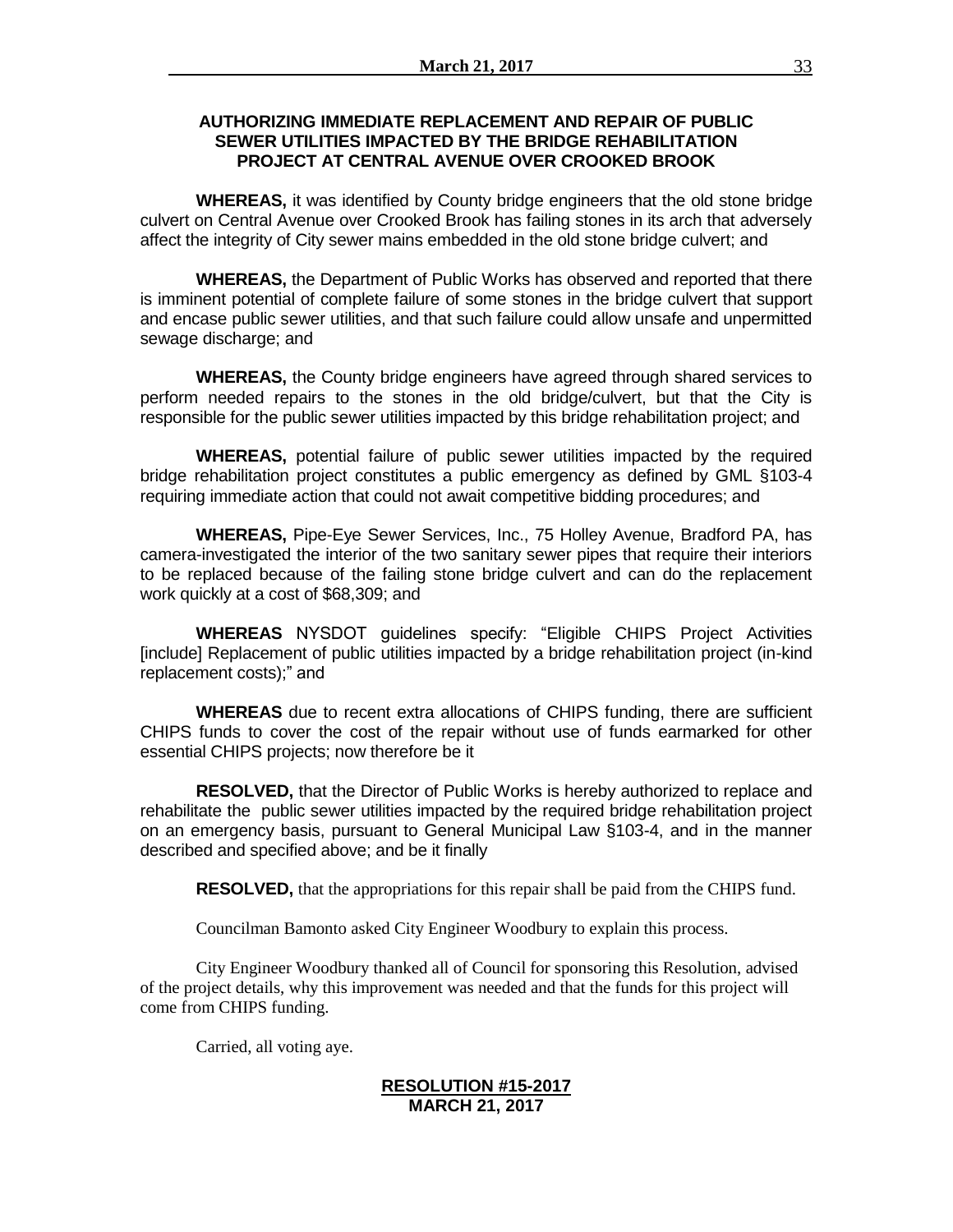# **BY: COUNCILMAN BAMONTO**

### **AUTHORIZING AGREEMENT FOR ENGINEERING/ARCHITECTURE SERVICES POINT GRATIOT PARK IMPROVEMENTS LABELLA**

**WHEREAS,** the City of Dunkirk proposes to build, repair, or renovate certain structures located in Point Gratiot Park, including picnic shelters, restrooms and pavilions; and

**WHEREAS,** professional engineering and architecture services are required to complete these key components, and LaBella Associates, D.P.C., is ready, willing and able to provide such services for the City in a good and workmanlike manner as determined by the Director of Planning and Development under her responsibility and authority by the City Code, and with further consideration that LaBella Associates has an abundant amount of experience in municipal park improvement projects, and comes highly recommended from the nearby communities that have produced similar projects; now, therefore be it

**RESOLVED,** that the Mayor is authorized and directed to execute an agreement of services, on behalf of the City of Dunkirk, with LaBella Associates, D.P.C., 500 East Sixth Street, Jamestown, NY, to design, provide engineering and architecture services, and construction administration with a cost not to exceed a total of forty two thousand and five hundred dollars (\$42,500); and be it further

**RESOLVED,** that the revenue, and appropriations for this project be set up by Fiscal Affairs as an income and expense in a separate City Fund, and that any and all engineering/architecture services be paid from the engineering line of said Fund.

Carried, all voting aye.

### **RESOLUTION #16-2017 MARCH 21, 2017**

# **BY: COUNCILMAN BAMONTO**

### **AUTHORIZING AGREEMENT FOR ENGINEERING/ARCHITECTURE SERVICES WRIGHT PARK IMPROVEMENTS BARTON & LOGUIDICE**

**WHEREAS,** the City of Dunkirk proposes to build, repair, or renovate certain structures located in Wright Park, including the addition of a Splash Pad, Playground, ADA Compliant Restrooms, Pickleball Court, Baseball Field Improvements, and Pine Street Reconstruction; and